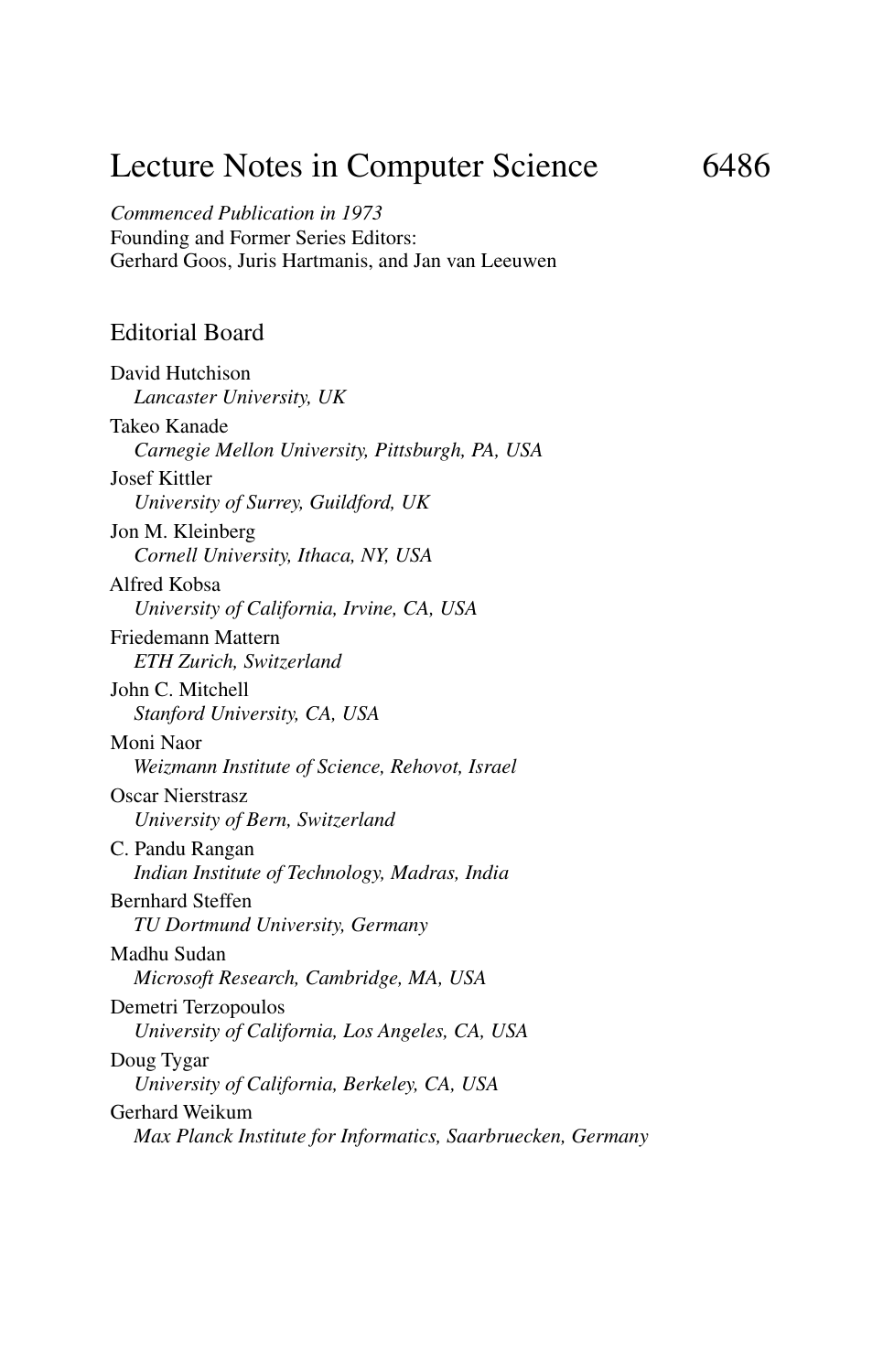Michael Johnson Dusko Pavlovic (Eds.)

# Algebraic Methodology and Software Technology

13th International Conference, AMAST 2010 Lac-Beauport, QC, Canada, June 23-25, 2010 Revised Selected Papers

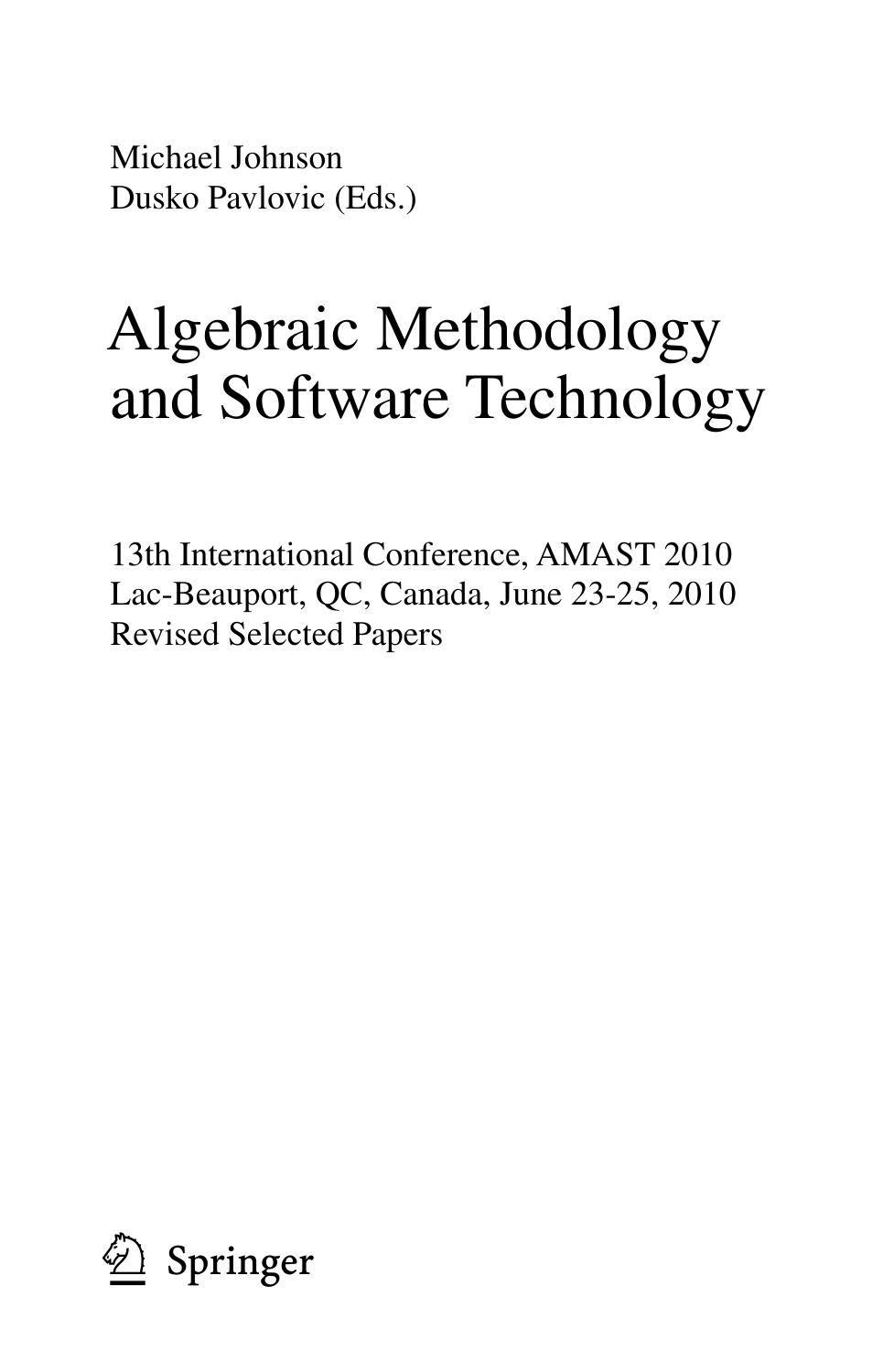Volume Editors

Michael Johnson Macquarie University Sydney, Australia E-mail: michael.johnson@mq.edu.au

Dusko Pavlovic University of Oxford Oxford, UK E-mail: dusko.pavlovic@comlab.ox.ac.uk

Library of Congress Control Number: 2010941005

CR Subject Classification (1998): D.2, F.3, D.3, F.4.1, D.2.4, D.1

LNCS Sublibrary: SL 2 – Programming and Software Engineering

| <b>ISSN</b> | 0302-9743                                             |
|-------------|-------------------------------------------------------|
| $ISBN-10$   | 3-642-17795-6 Springer Berlin Heidelberg New York     |
| $ISBN-13$   | 978-3-642-17795-8 Springer Berlin Heidelberg New York |

This work is subject to copyright. All rights are reserved, whether the whole or part of the material is concerned, specifically the rights of translation, reprinting, re-use of illustrations, recitation, broadcasting, reproduction on microfilms or in any other way, and storage in data banks. Duplication of this publication or parts thereof is permitted only under the provisions of the German Copyright Law of September 9, 1965, in its current version, and permission for use must always be obtained from Springer. Violations are liable to prosecution under the German Copyright Law.

springer.com

© Springer-Verlag Berlin Heidelberg 2011 Printed in Germany

Typesetting: Camera-ready by author, data conversion by Scientific Publishing Services, Chennai, India Printed on acid-free paper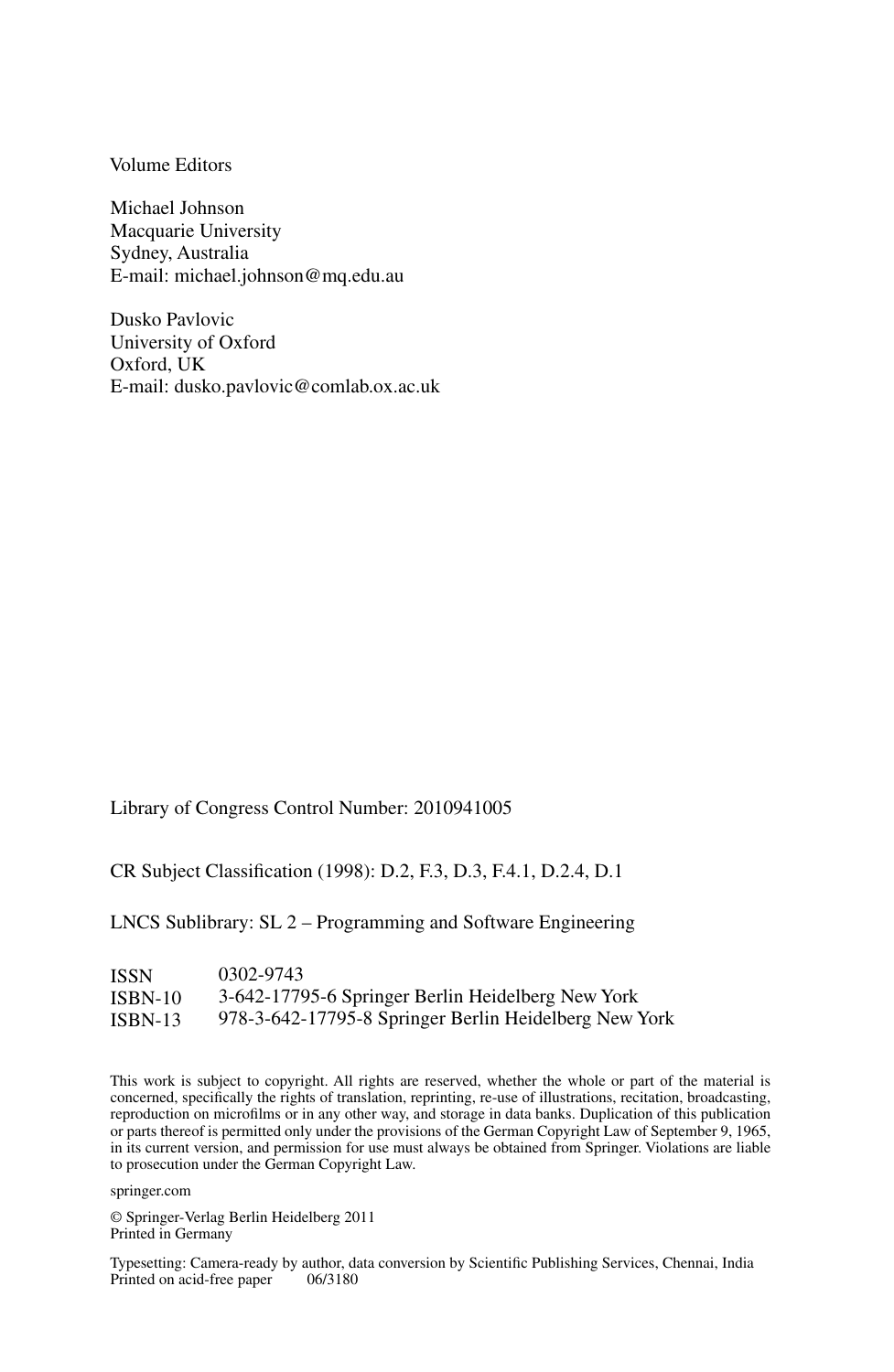### **Preface**

This volume contains the papers presented at AMAST 2010: the 13th International conference on Algebraic Methodology and Software Technology. The major goal of the AMAST conferences is to promote research that may lead to the setting of software technology on a firm, mathematical basis. Toward this goal, the conference supports a broad cooperation between academia and industry. The virtues of a software technology developed on a mathematical basis include the provision of software that is:

- 1. Correct, and the correctness can be proved mathematically
- 2. Safe, so that it can be used in the implementation of critical systems
- 3. Portable, i.e., independent of computing platforms and language generations
- 4. Evolutionary, i.e., it can be self-adaptable and evolves with the problem domain
- 5. Secure, so that its network and user interactions can be predicted and controlled

The previous editions of the AMAST Conference were held at Iowa City (1989, 1991), Twente (1993), Montreal (1995), Munich (1996), Sydney (1997), Manaus (1999), Iowa City (2000), Reunion Island (2002), Stirling (2004), Saaremaa (2006) and Urbana-Champaign (2008). Each conference over the last fifteen years was accompanied by a proceedings volume, published in the Springer Lecture Notes in Computer Science series.

This 13th edition of AMAST took place during June 23–26, 2010 in Lac-Beauport, in Québec, Canada. It was was colocated with MPC 2010: the 10th International Conference on Mathematics of Program Construction, held during June 21–23, 2010. There were 33 submissions. Each submission was reviewed by at least three, and on the average 3.9, Program Committee members. The committee decided to accept ten full-length research presentations and four system demonstrations. The program also included two invited talks, given by Jane Hillston (Edinburgh University), and Catuscia Palamidesi (INRIA). Jane Hillston also provided a paper for Part 1 of this volume. The contributed research papers are in Part 2 and Part 3 contains the system demonstrations.

We are grateful to the members of the Program Committee and the external referees for their care and diligence in reviewing the submitted papers, and to the staff of Springer-Verlag. The review process and compilation of the proceedings were greatly helped by Andrei Voronkov's EasyChair system.

August 2010 Michael Johnson Dusko Pavlovic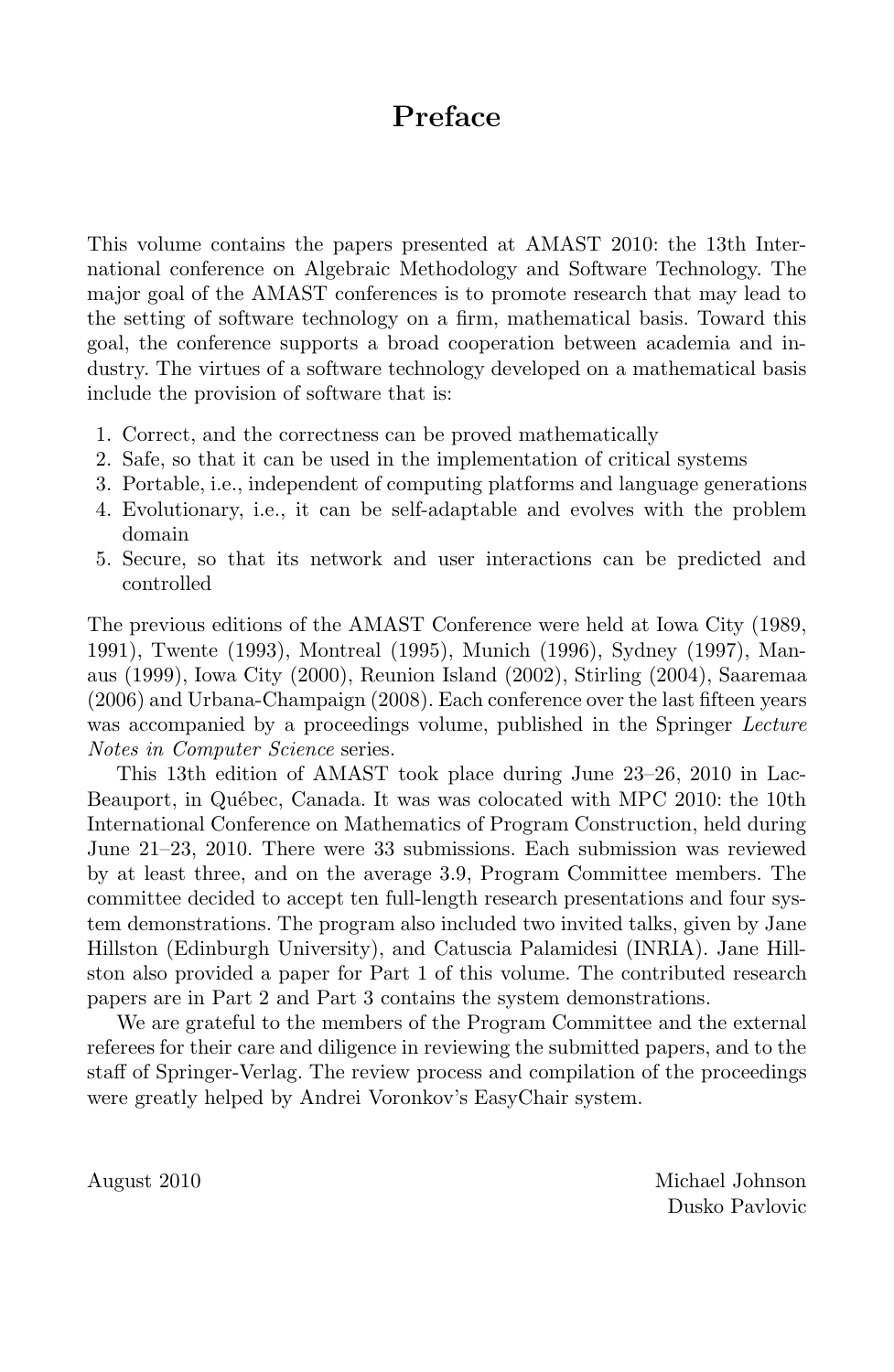## **Conference Organization**

## **Program Chairs**

| Michael Johnson | Macquarie University, Australia                     |
|-----------------|-----------------------------------------------------|
| Dusko Pavlovic  | Kestrel Institute, USA and University of Oxford, UK |

## **Program Committee**

| Paolo Baldan        | Dipartimento di Matematica Pura e Applicata,   |
|---------------------|------------------------------------------------|
|                     | Universitá di Padova, Italy                    |
| Gilles Barthe       | IMDEA Software, Spain                          |
| Michel Bidoit       | <b>INRIA Saclay, France</b>                    |
| Manfred Broy        | TUM, Germany                                   |
| Roberto Bruni       | University of Pisa, Italy                      |
| Iliano Cervesato    | Carnegie Mellon University - Qatar Campus,     |
|                     | Qatar                                          |
| Adriana Compagnoni  | Stevens Institute of Technology, USA           |
| José Luiz Fiadeiro  | University of Leicester, UK                    |
| Kokichi FUTATSUGI   | JAIST, Japan                                   |
| Rob Goldblatt       | Victoria University of Wellington, New Zealand |
| Ichiro Hasuo        | RIMS, Kyoto University, Japan                  |
| Rolf Hennicker      | Ludwig-Maximilians-Universität München,        |
|                     | Germany                                        |
| Hélène Kirchner     | INRIA, France                                  |
| Barbara König       | Universität Duisburg-Essen, Germany            |
| Narciso Marti Oliet | Universidad Complutense de Madrid, Spain       |
| Michael Mislove     | Tulane University, USA                         |
| Larry Moss          | Department of Mathematics, Indiana             |
|                     | University, Bloomington, USA                   |
| Till Mossakowski    | DFKI Lab Bremen, Germany                       |
| Peter D. Mosses     | Swansea University, UK                         |
| Andrzej Murawski    | University of Oxford, UK                       |
| Uwe Nestmann        | Technische Universität Berlin, Germany         |
| Fernando Orejas     | UPC, Spain                                     |
| Leila Ribeiro       | Universidade Federal do Rio Grande do Sul,     |
|                     | Brazil                                         |
| Grigore Rosu        | University of Illinois at Urbana-Champaign,    |
|                     | <b>USA</b>                                     |
| Jan Rutten          | CWI, The Netherlands                           |
|                     |                                                |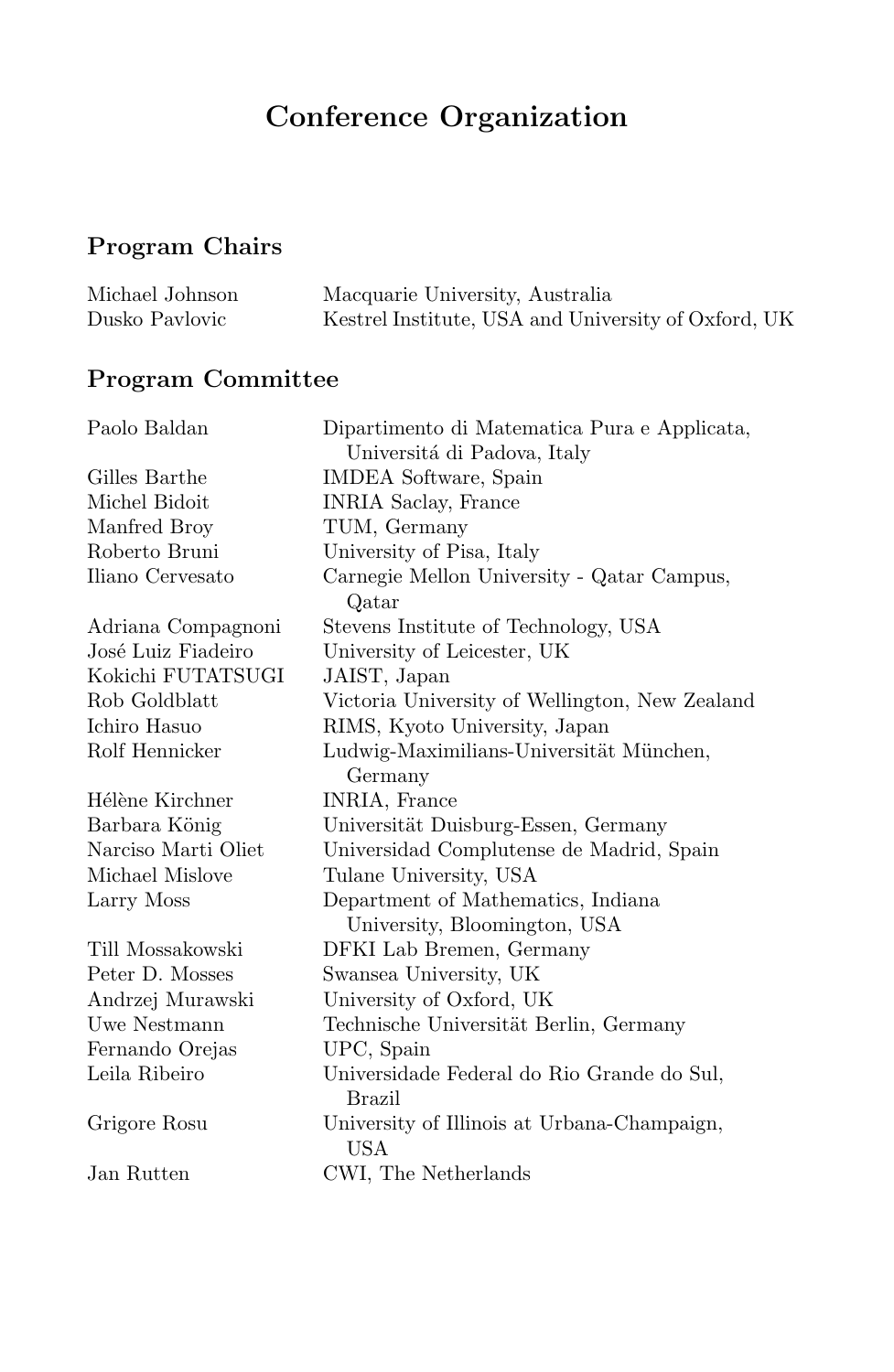| Lutz Schröder |
|---------------|
|               |

Wolfram Schulte Douglas Smith Carolyn Talcott Andrzej Tarlecki

Varmo Vene E.P. de Vink

James Worrell

DFKI Bremen and Universität Bremen, Germany Microsoft Research, USA Kestrel Institute, USA SRI International, USA Institute of Informatics, Faculty of Mathematics, Informatics and Mechanics, Warsaw University, Poland University of Tartu, Estonia Technische Universiteit Eindhoven, The Netherlands University of Oxford, UK

#### **External Reviewers**

| Ludwig Adam               | Dieter Hutter            |
|---------------------------|--------------------------|
| Sebastian Bauer           | Stefan Kiefer            |
| Laura Bocchi              | Ekaterina Komendantskaya |
| Jewgenij Botaschanjan     | Dexter Kozen             |
| Marzia Buscemi            | César Kunz               |
| Yuki Chiba                | Alberto Lluch Lafuente   |
| Mihai Codescu             | Masaki Nakamura          |
| Andrea Corradini          | Kazuhiro Ogata           |
| Silvia Crafa              | Catuscia Palamidessi     |
| Vijay D'silva             | Kirstin Peters           |
| Tobias Eibach             | Ricardo Peña             |
| Cristian Ene              | Erik Poll                |
| Jean-Christophe Filliâtre | Bernhard Reus            |
| Reiner Hähnle             | Mehrnoosh Sadrzadeh      |
| Daniel Hedin              | Francesco Tapparo        |
| Torsten Hildebrandt       | David Trachtenherz       |
| Clément Hurlin            | Virginie Wiels           |

#### **Local Organizers**

Claude Bolduc, Jules Desharnais, and Béchir Ktari (Université Laval, Canada)

#### **Sponsoring Institutions**

- Université Laval, Québec, Canada, http://www.ulaval.ca
- Centre de recherches mathématiques, Université de Montréal, Montréal, Canada, http://www.crm.umontreal.ca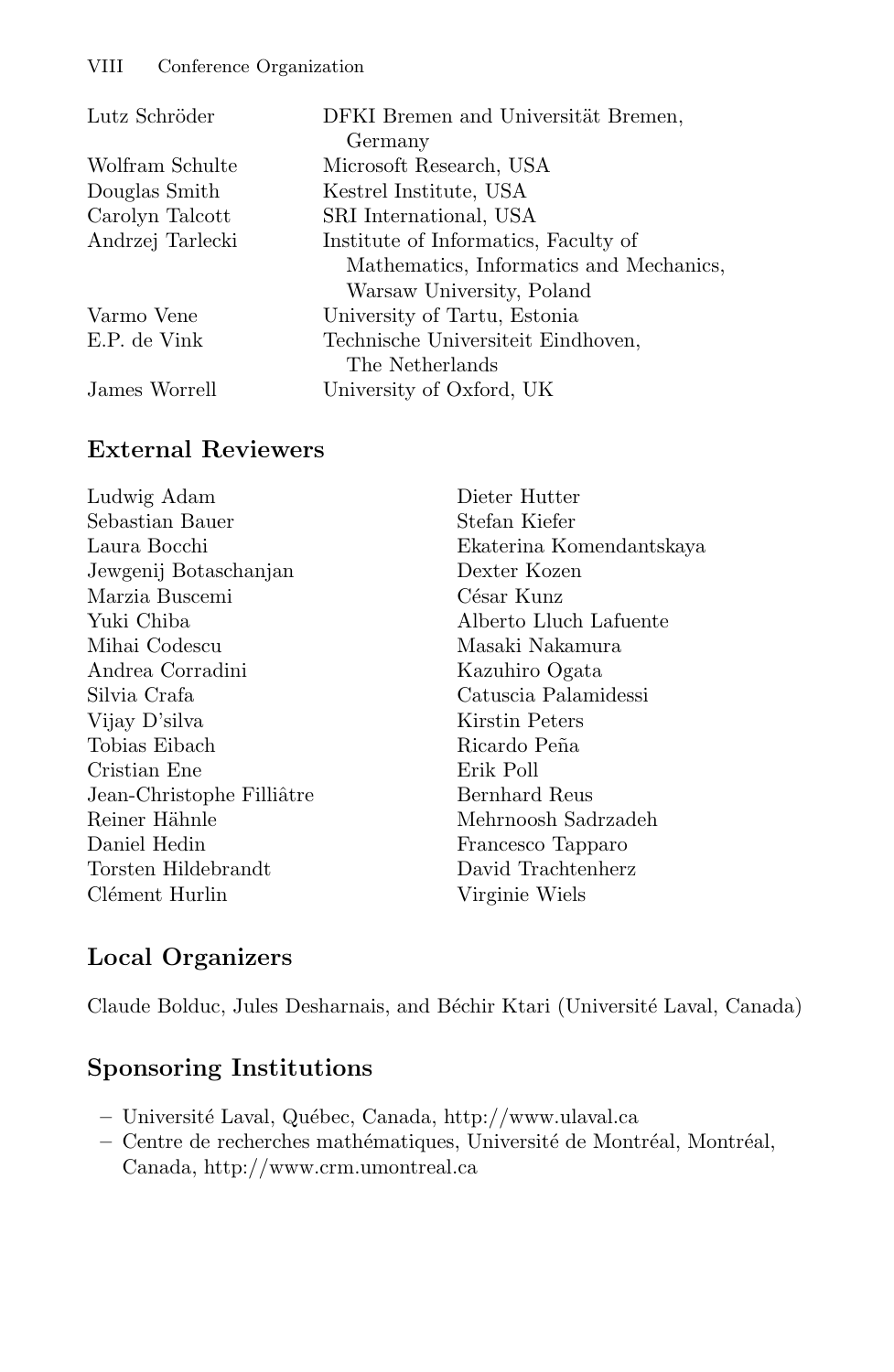## **Table of Contents**

## **Part 1. Invited Paper**

| Structural Analysis for Stochastic Process Algebra |  |
|----------------------------------------------------|--|
|                                                    |  |
| Jie Ding and Jane Hillston                         |  |

## **Part 2. Contributed Research Papers**

| Verification of Common Interprocedural Compiler Optimizations Using<br>Claude Bolduc and Béchir Ktari                       | 28  |
|-----------------------------------------------------------------------------------------------------------------------------|-----|
| On the Expressiveness of the $\pi$ -Calculus and the Mobile Ambients<br>Linda Brodo                                         | 44  |
| Mihai Codescu, Till Mossakowski, Adrián Riesco, and<br>Christian Maeder                                                     | 60  |
| Model Refinement Using Bisimulation Quotients<br>Roland Glück, Bernhard Möller, and Michel Sintzoff                         | 76  |
| Ralf Hinze                                                                                                                  | 92  |
| Coalgebraic Semantics for Parallel Derivation Strategies in Logic<br>Ekaterina Komendantskaya, Guy McCusker, and John Power | 111 |
| Learning in a Changing World, an Algebraic Modal Logical<br>Prakash Panangaden and Mehrnoosh Sadrzadeh                      | 128 |
| Matching Logic: An Alternative to Hoare/Floyd Logic<br>Grigore Rosu, Chucky Ellison, and Wolfram Schulte                    | 142 |
| Julien Tesson, Hideki Hashimoto, Zhenjiang Hu,<br>Frédéric Loulergue, and Masato Takeichi                                   | 163 |
| Cooperation of Algebraic Constraint Domains in Higher-Order<br>Rafael del Vado Vírseda                                      | 180 |